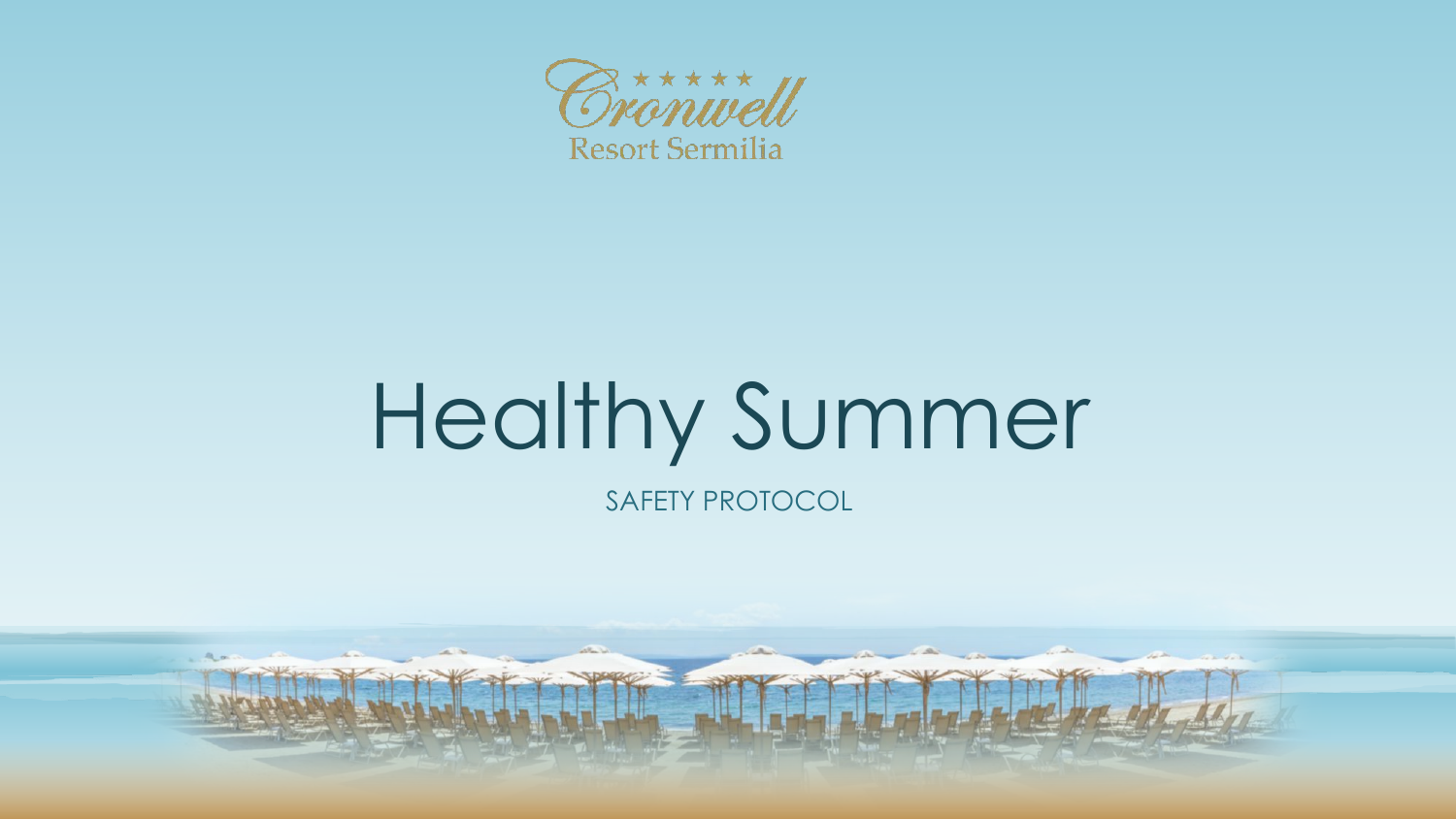#### WELCOME TO CRONWELL RESORT SERMILLA!

We are happy to provide our guests with excellent service and extra safety. We are closely monitoring regular updates and guidance from the National Public Health Organization and the Ministry of Health, as well as by additional governmental and European organizations.

We consider it important to inform our guests about measures we will take to ensure the health and safety of people:



**in rooms in public** 



**areas**



**in kitchen, bars & restaurant**



**in the pool & at the beach**



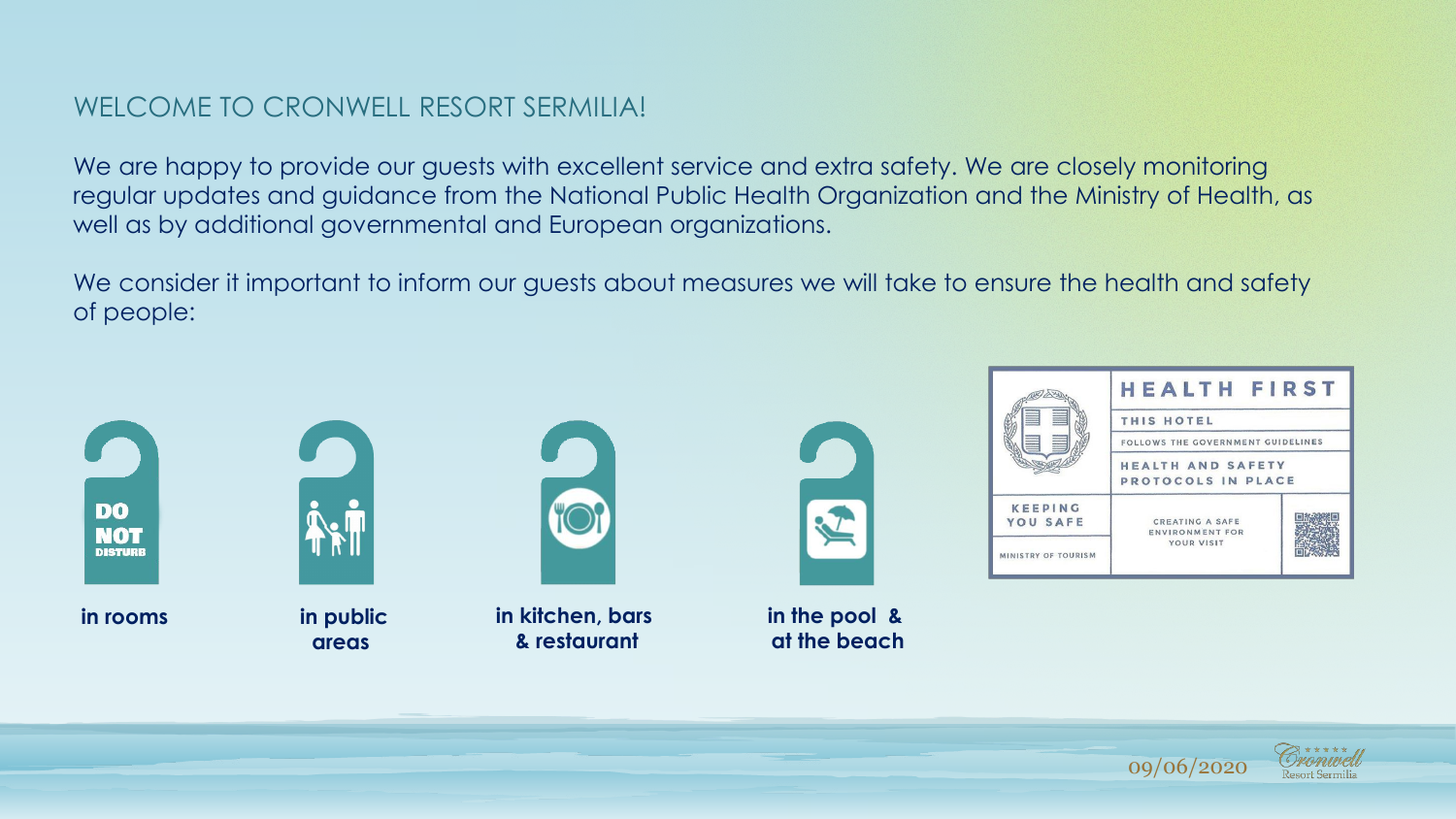

• Enhanced **disinfection and deep cleaning** practices in accordance to EODY instructions with special attention to cleaning "high-frequency touch points

• The daily change of sheets, pillowcases and towels will be avoided and only carried out upon the request of guests

• We will **remove shared multi-purpose items** such as menus, magazines, laundry bags, bathrobes, decoration pillows & covers

- TV and air conditioner controls will have **disposable covers**
- Fabric surfaces (e.g. furniture upholstery) will be cleaned with a steam appliance
- Guests will be informed on when and how their rooms were cleaned





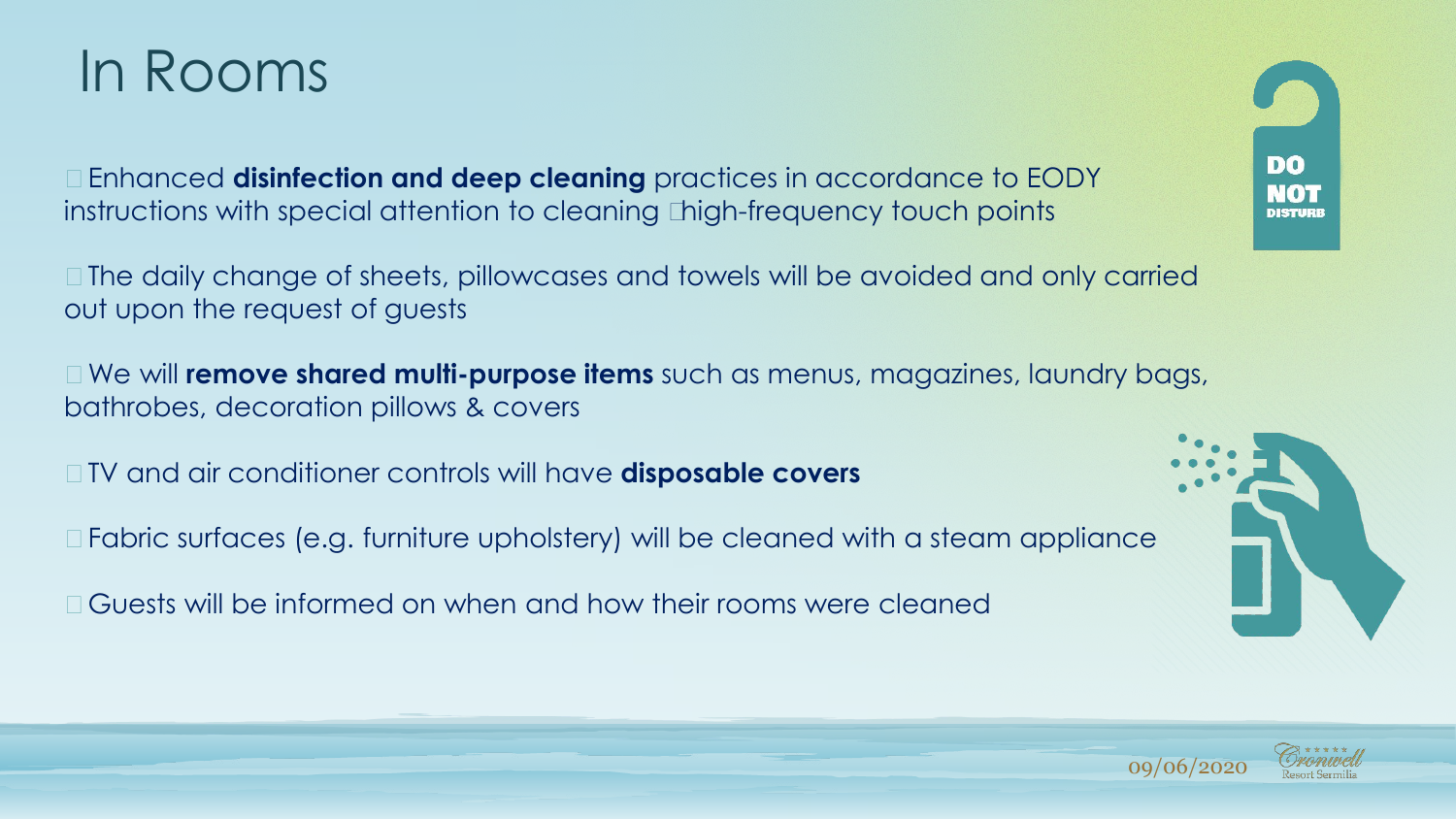• **Enhanced disinfection and deep cleaning** practices of public areas in accordance to EODY instructions with special attention to cleaning "high-frequency touch points" such as door handles and elevator knobs



• Simple & fast check-in / check-out (11.00-15.00)

In Public Areas

indoor & outdoor

• We will recommend our guests to **avoid the use of elevators** (maximum use by two adults with a recommendation to use a face mask). We will Install disinfectants at elevator entrances.



- Installation of **antiseptic solutions** (fixed or non-fixed devices) in all public areas
- Furniture layout (4 people / 10 square meters). A specific number of guests will be allowed in each space, depending on size



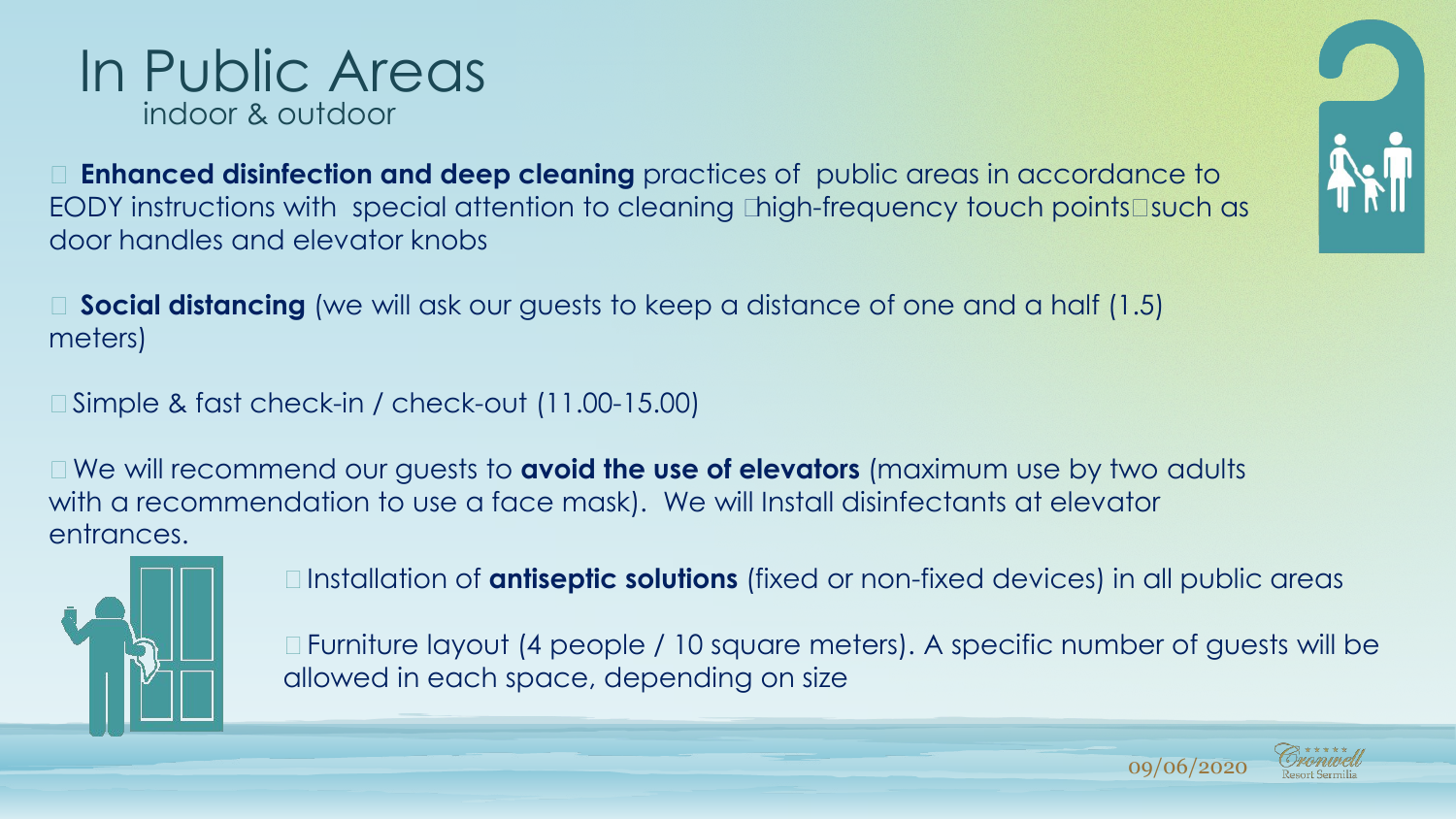# In Kitchen, Bars & Restaurant

- The kitchens will follow **Hazard Analysis Critical Control Points** (HACCP), an internationally recognized method of identifying and managing food safety related risks
- Goods will be received by specific staff members who always wear **gloves and masks**
- All kitchen staff members will keep **distance** from one another
- Entrance to the kitchen area is **prohibited** for the public
	- **Social distancing** through table spacing and reducing the restaurants' capacity



- The buffet will be maintained, though each guest will be served food and beverage by a staff member
- Breakfast, lunch & dinner operating hours **will be shifted** due to the reduced seating capacity
- Special **hand sanitizers** at all entrances of the restaurants
- We will **not allow external food** delivery services (delivery)



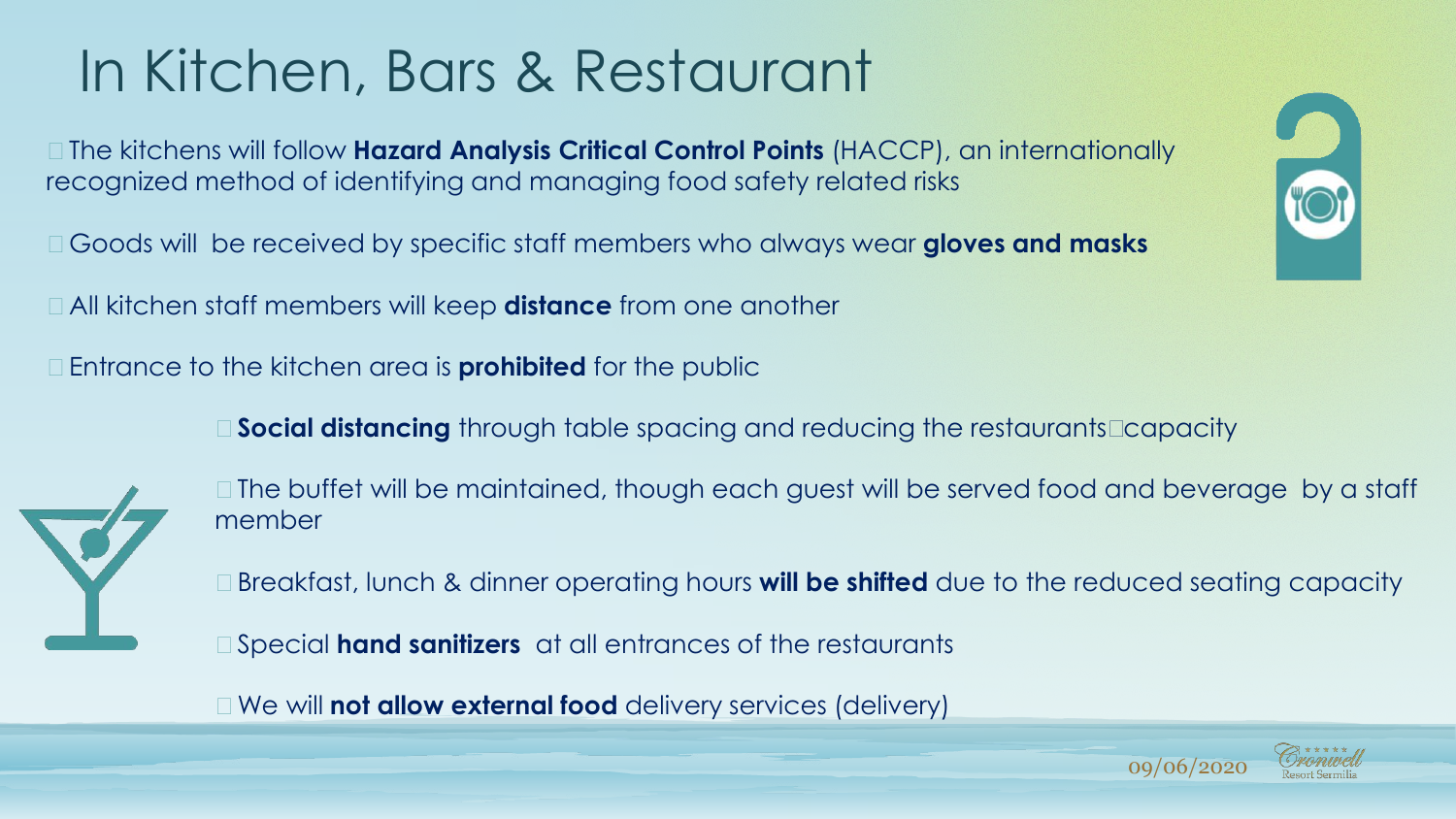# Swimming pool & the Beach

- 5 square meters of water surface per person
- **Physical distancing** of 2m between sunbeds



- We will ask the guests not to place towels or beach mats between umbrellas. All these items will be removed by our staff
- All seats, tables, personal storage boxes, price lists and any other items will be **disinfected after each guest**
- Increased frequency of **cleaning and disinfection** of our pool & hydro massage areas

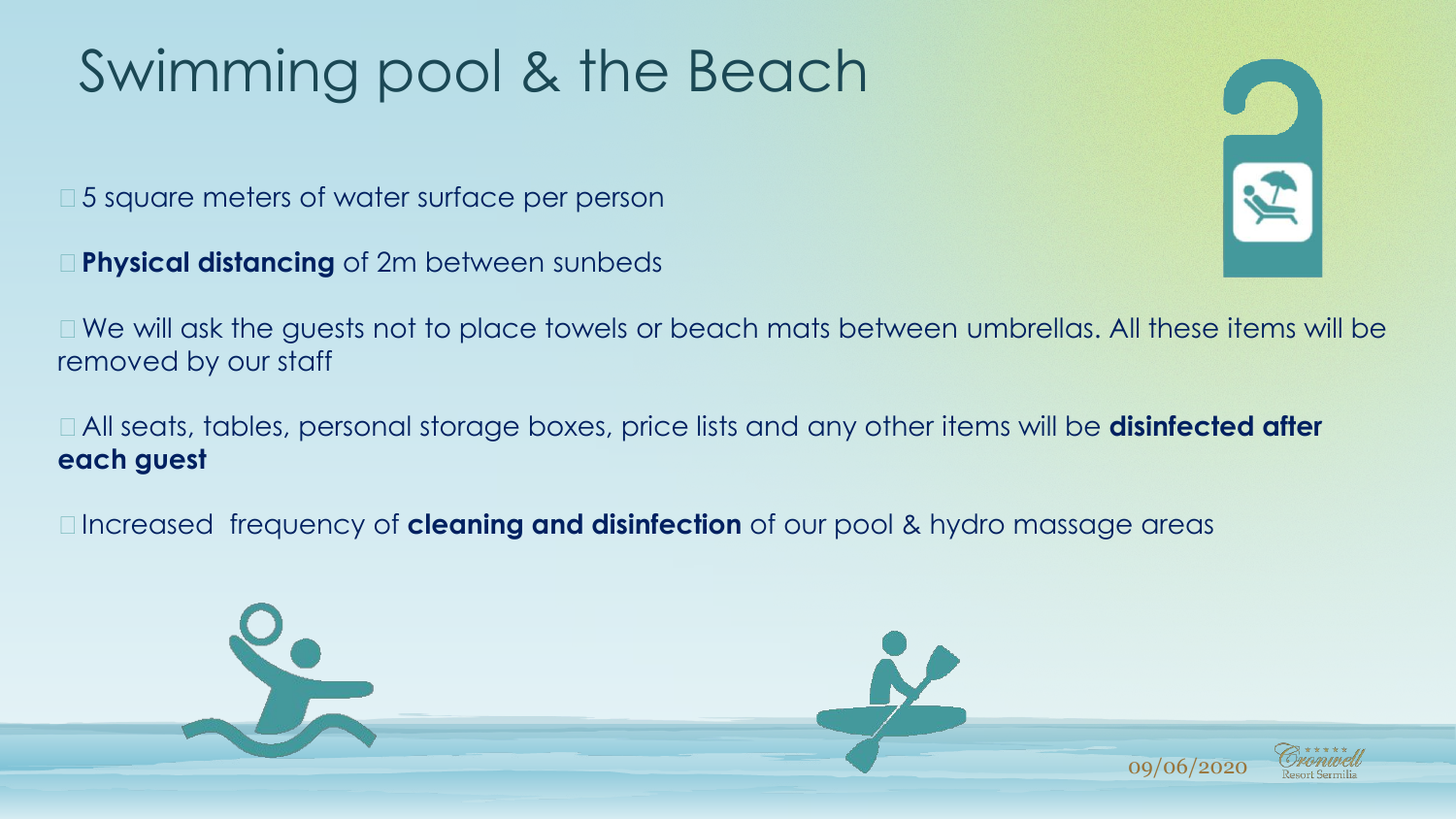### Services Not Available

- groom
- SPA treatments
- gym
- sports (except outdoor & individual)
- indoor kids' clubs
- sauna
- hammam



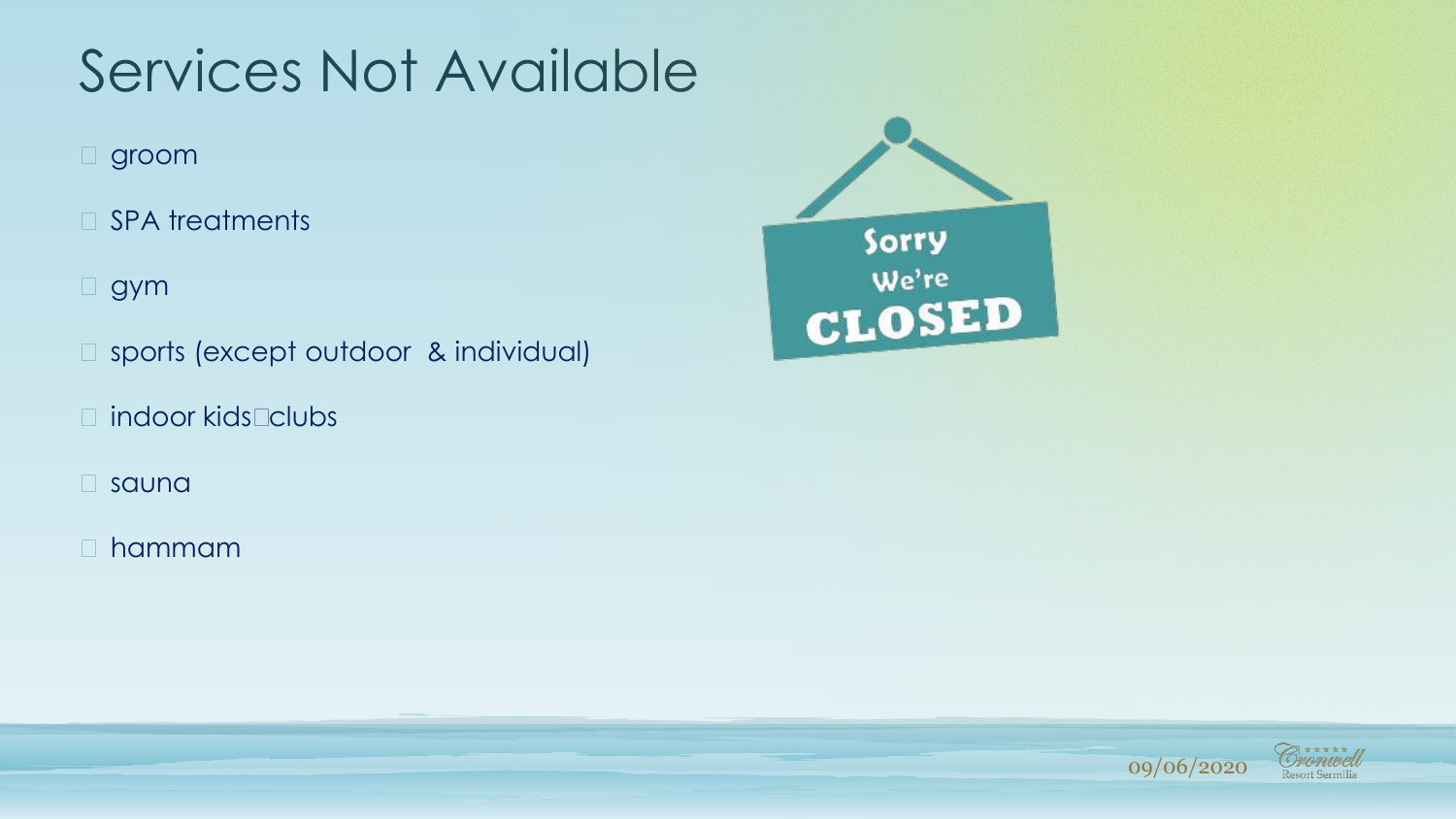#### Hotel Staff

• Executive management, management, and H.O.D have been formally **trained** for Covid-19 according to Greek tourism, EODY, Greek Hotel Association rules and regulations

- Our staff will be provided with all **the required protective equipment** (masks, gloves)
- We will continuously **disinfect** work surfaces, as well as public and private spaces for the staff

• We have taken measures to **limit social gatherings** of staff and maintain a safe distance between employees (1.5+ meters)

• All staff members must be **aware** of how the **Covid-19** virus is transmitted; be able to provide information to guests; be trained on practices for cleaning and disinfecting identified spots; follow hygiene rules to avoid transmitting the virus (frequent hand washing, avoiding handshakes, physical distancing, avoiding contact of hands with eyes, nose and mouth and respiratory hygiene)



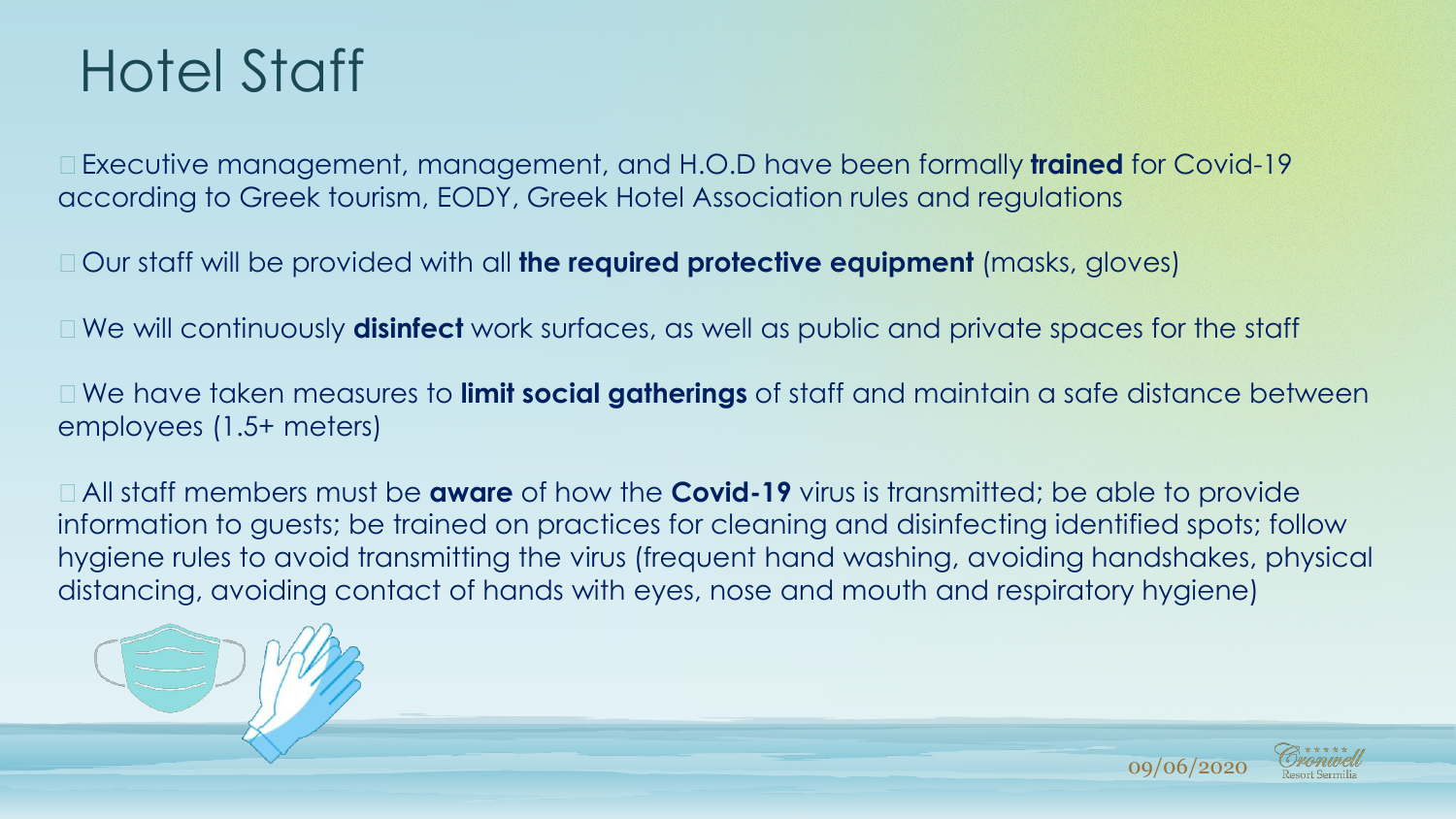#### Hotel Staff

• Staff are advised to stay home and seek medical attention if they experience symptoms related to the disease, notifying the hotel's health coordinator

• If a staff member comes in contact with a Covid-19 case, they must report it immediately to the hotel's health coordinator and be excused from work

• Staff members are obliged to follow the necessary hygiene measures (frequent hand washing), keep the appropriate distance (at least one meter from customers) and avoid handshakes

• When requested, staff should be able to: a) inform guests on the hotel's rules and the new measures taken to address incidents, b) provide useful information to health care providers regarding the locations of public and private hospitals, Covid-19 reference hospitals and pharmacies in the area and c) provide personal protective equipment (masks, gloves) when requested



09/06/2020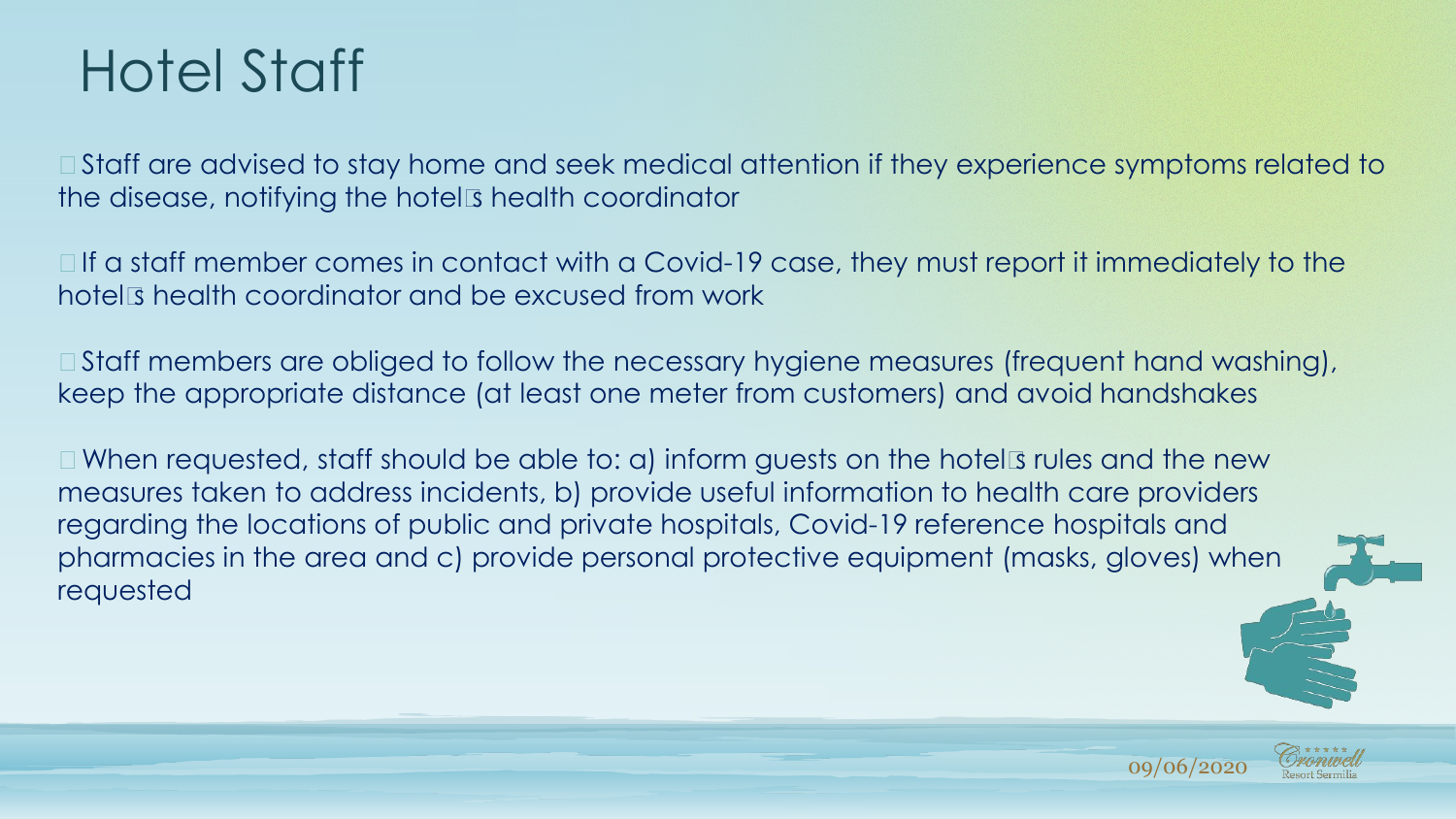# Important Information

• For public health protection, all Cronwell hotels will keep an **updated record of staff members and all guests** staying at the hotel – name, nationality, date of arrival and departure, contact details. (The General Regulation on Personal Data Protection (GDPR) must be observed and all staff members and guests must be informed)

• **Credit or debit cards** are recommended for payment of hotel costs (cash should be accepted in only exceptional cases). Bills, invoices, and receipts will be sent by email

- All key cards will be **disinfected**
- Non-hotel guests are prohibited from entering hotel rooms

• Each Cronwell hotel will have a **doctor on call**, who will act on the instructions of EODY for testing suspected cases of Covid-19. At the same time, through telemedicine, doctors will be able to monitor suspected cases



09/06/2020